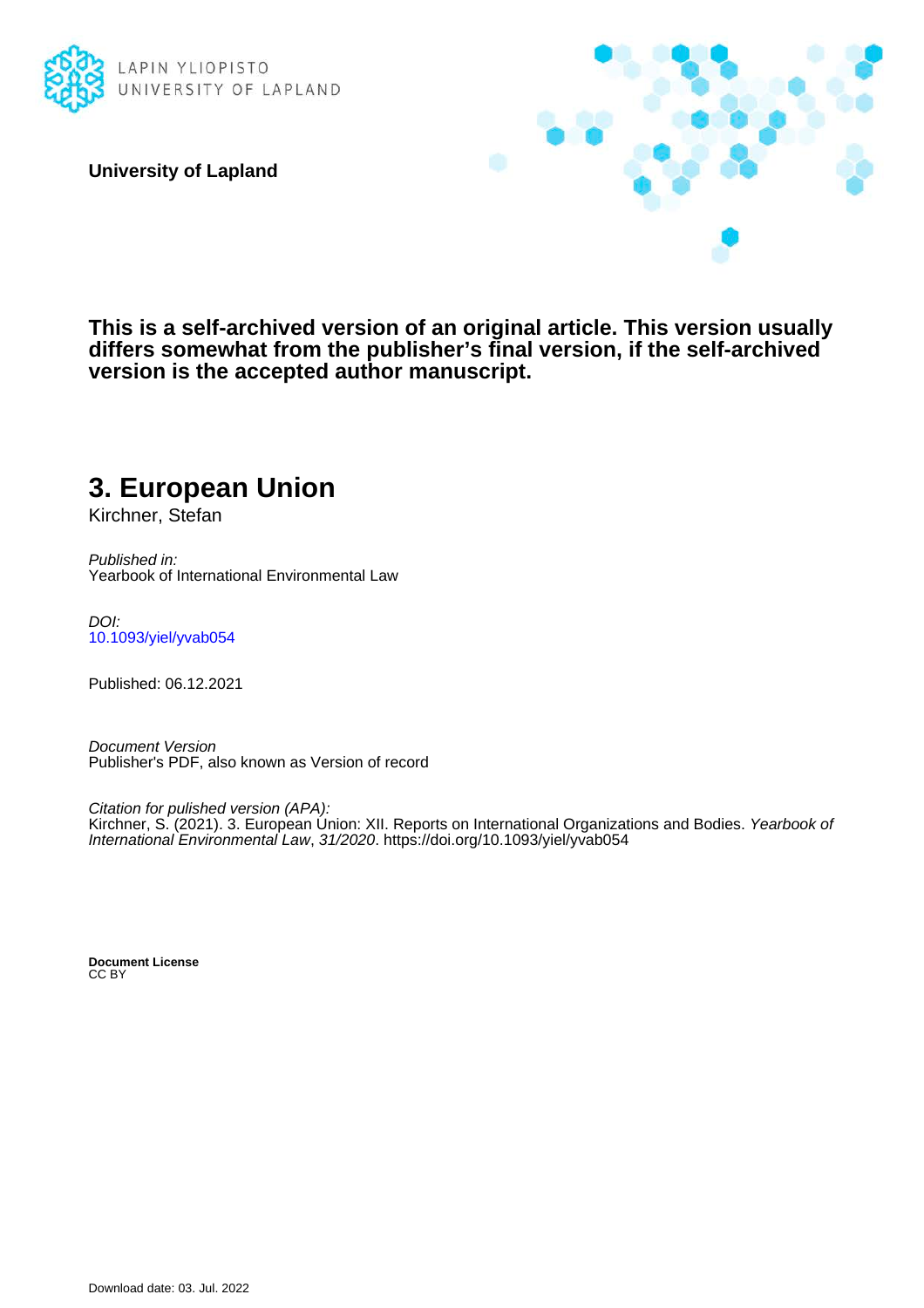## XII. REPORTS ON INTERNATIONAL ORGANIZATIONS AND BODIES 3. European Union (EU)

Environmental law is one of the legal areas that is distributed across the entirety of the multilayered governance system that exists in the EU its member states and, in several member states, at the sub-national level. As such, EU environmental law is a key part of the environmental law applying to the member states. Indirectly, due to the EU's importance as a market and as a source of products, EU environmental standards influence behaviour outside the EU as well. The beginning of the past year for the EU was characterized by the arrival of a new Commission that began its term on 1 December 2019. The most immediate and obvious impact of the plans of the new Commission is the European Green Deal (EGD). Under the EGD, the EU plans to become carbon-neutral by 2050. Among the most important points of contention regarding the EGD is the phasing out of the reliance on coal for the creation of energy. Currently, a number of EU member states, such as Poland, Czechia, and Hungary, continue to rely on fossil fuels—in particular, locally sourced coal—for the generation of electrical energy. The EGD will bring significant challenges and the EU has already responded to concerns over the fairness of the transition to a carbon neutral economy—for example, by financing scientific research on the energy transition not only from the perspective of the natural sciences but also taking into account the social sciences. To a great degree "Brexit"—the end of the EU membership of the United Kingdom on 31 January—and the practical realization of Brexit and the short transition period until the end of 2020, in addition to the impact of the COVID 1-9 pandemic, dominated the work of the EU. Environmental aspects were also a concern in the search for common ground between the EU and the British government to regulate the post-Brexit relationship between the United Kingdom and the EU. A compromise between the EU and the United Kingdom was found only on 24 December and concerns have been voiced that the post-Brexit protection of the natural environment in the United Kingdom will be reduced when compared to the situation during the United Kingdom's membership in the EU. This is not surprising as the EU's rules no longer apply to the United Kingdom directly. With the end of the transition period on 31 December, the legal relationship between the EU and its former member has changed fundamentally. Instead of a relationship between supranational entity and member state, which included a partial shift of sovereignty from the latter to the former, the relationship is now one based on what is, in practice, an international trade agreement. The deal between the EU and the United Kingdom allows the imposition of tariffs on the United Kingdom by the EU, should EU standards not be met. This reflects the new power differential between the EU and the significantly smaller United Kingdom and is, in principle, not different from

 $\odot$  The Author(s) 2021. Published by Oxford University Press.

This is an Open Access article distributed under the terms of the Creative Commons Attribution License

<sup>(</sup>https://creativecommons.org/licenses/by/4.0/), which permits unrestricted reuse, distribution, and reproduction in any medium, provided the original work is properly cited.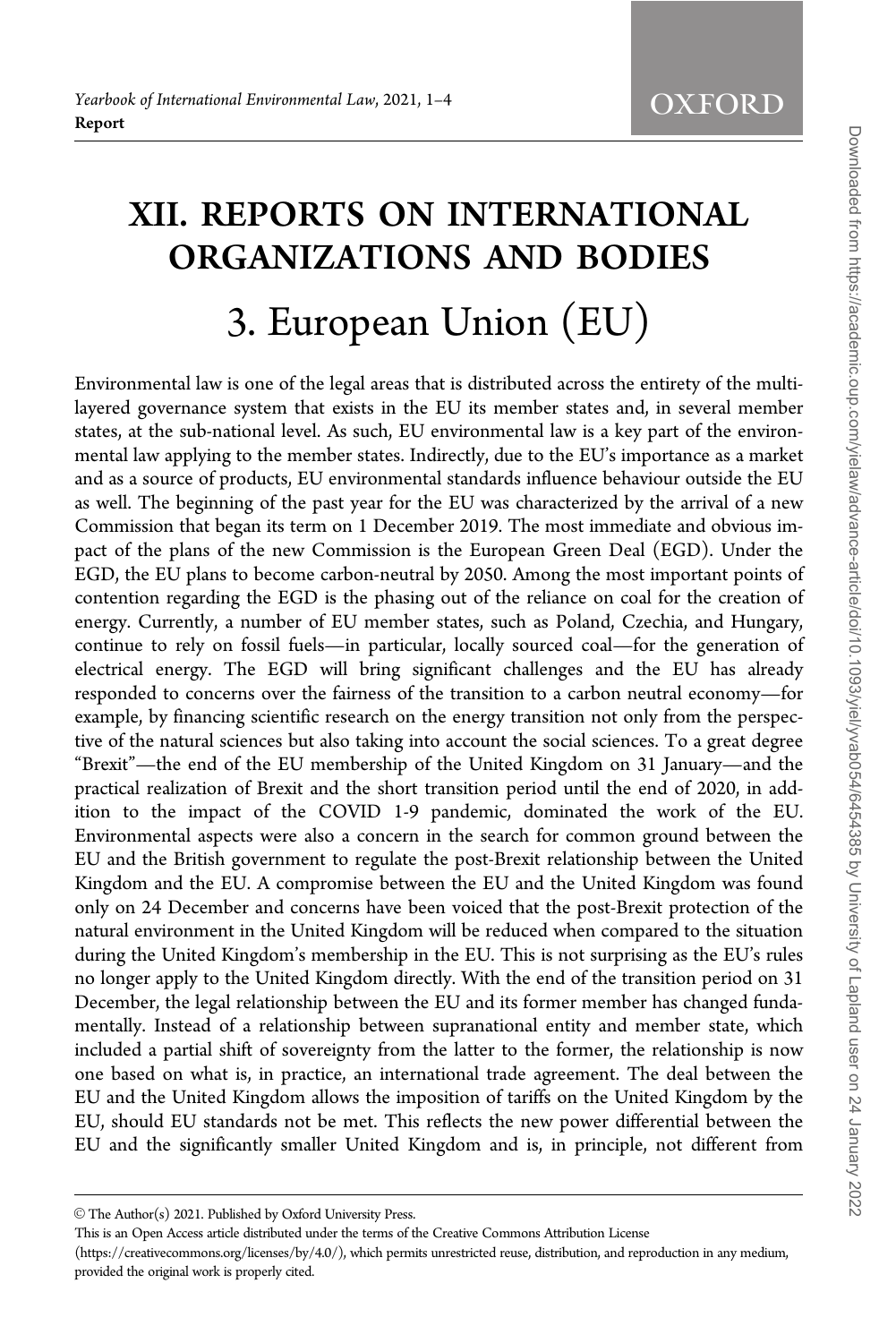other trade situations. While the EU market will remain important for UK producers, overall, it seems reasonable to assume that environmental protection standards in the United Kingdom will suffer due to Brexit as there is a real risk of the current UK government being willing to engage in a regulatory race to the bottom with a view to markets outside of the EU. For the remaining member states of the EU, the implications will likely be limited.

For most of the EU, despite the historic situation of Brexit, the COVID-19 pandemic has been the defining topic of the year. The pandemic also has implications for the protection of the natural environment, as the emergence of COVID-19 has led to more attention being given to the connections between human health and the effects of human activities on the natural environment—in particular, on the increasing encroachment of humans on animal habitats, the loss of biodiversity, and the connection between the natural environment, animal health, and human health. This 'One Health' approach, which is also supported by the World Health Organization, has received attention from the EU for some time—for example, in the form of the EU-funded One Health European Joint Programme or through the reports on zoonoses that have been published by the European Centre for Disease Prevention and Control in the last decade. The connection between human health and the protection of the natural environment is therefore not a new issue for the EU.

One topic that is gaining more attention recently is the issue of animal welfare, which is rightly seen as a key aspect of One Health. Animal welfare reform at the EU level will have to take the need for a more complete and holistic approach into account. The connection between biodiversity and human health was already outlined by the new president when addressing the 2020 United Nations Biodiversity Summit, when von der Leyen referred to a 'loop of doom.' This year, the EU took the lead on the way to a new, ambitious, international treaty to protect biodiversity, to be adopted at the fifteenth Conference of the Parties to the Convention on Biological Diversity. Originally planned to be held in Kunming, China, in the autumn, it has now been postponed to 2021. However, at the end of 2020, it is far from certain that the EU will be able to achieve this lofty goal.

The EU's Biodiversity Strategy 2020 (COM(2020) 380 final) aims at building 'resilience' in the face of current and growing threats, such as climate change, and of tangible effects, such as forest fires, but also takes into account food security and diseases, thereby reflecting a connection to the One Health approach. At the core of the efforts to protect biodiversity in Europe is a spatial approach, which essentially consists of enlarging protected areas. This would build on the work done before under frameworks such as Natura 2000. Areas that are deemed particularly important in terms of limiting climate change and that are valuable in terms of biodiversity are to be given additional protection. While this spatial approach may be relatively easy to implement (that is, compared to more systematic changes), there is a risk that factors such as long-distance pollution are not given sufficient attention. Attempts to effect systemic change are also part of the Biodiversity Strategy, but they appear to be phrased more vaguely. Particular attention will be given to the food and agriculture sectors as well as to the construction sector—an approach that is understandable and that targets key problem areas, but is restricted to spatial measures rather than systemic changes.

To make the case for the protection of biodiversity, the Commission is emphasizing the business side of protecting biodiversity and the economic cost of biodiversity loss. But the EU's plans go farther: by the end of 2021, the Commission proposes to draft plans to restore nature as well. Ecosystem restoration is a long-term goal of the EU. To this end, the nature restoration targets that the Commission plans to announce in 2021 will eventually become legally binding. This renaturalization will also affect areas currently used for agriculture, while the EU hopes to improve the availability of safe and healthy food that is created in a sustainable manner. While it is too early to comment on this, it is at least somewhat promising that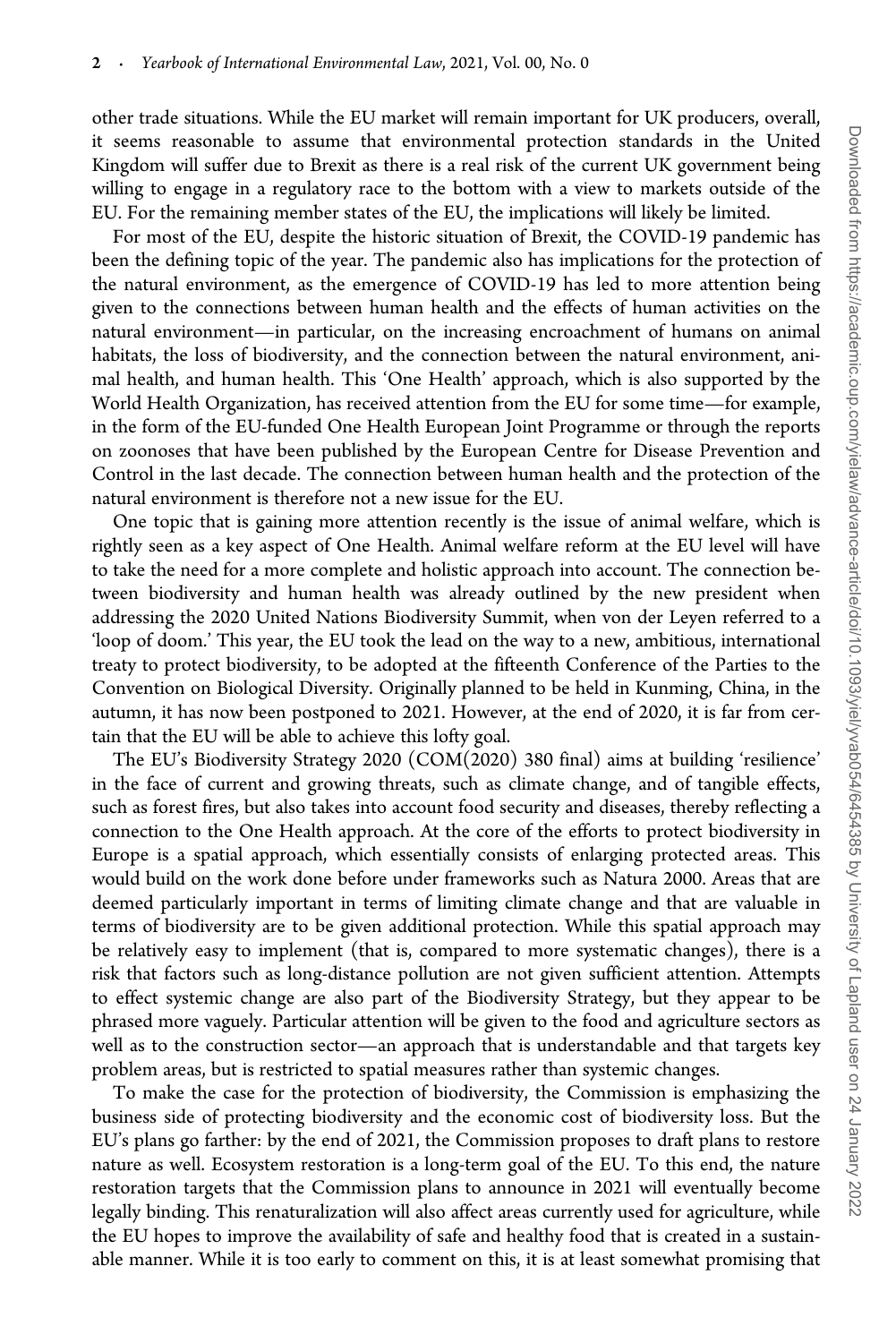biodiversity efforts are not limited to saving remaining biodiversity but might include efforts to bring back what has been lost—which is already reflected in the subtitle of the Biodiversity Strategy: 'Bringing nature back into our lives.' It is the stated goal of the Commission to achieve restoration, protection, and resilience in all of Earth's ecosystems by 2050. The EU is cognizant that legislation alone will not be sufficient to achieve this goal but that it will require systemic change, which is carried by society as a whole.

The Commission's Biodiversity Strategy 2030 has to be seen in conjunction with the Farm to Fork Strategy and the Common Agricultural Policy (CAP). The Farm to Fork Strategy is part of the EGD and aims at security sustainable food production, leading to food security and food safety. The strategy seeks to enhance sustainability throughout the entire production chain (as the name already implies), targeting issues such as the use of chemicals in fertilizers and a reduction of fertilizer runoff effects, especially regarding phosphorus and nitrogen, which is leading to eutrophication—for example, of the Baltic Sea. In more general terms, the Farm to Fork Strategy seeks to reduce the climate footprint of the agricultural and food sectors as well as food waste and waste generated in the context of food production, transportation, and consumption. On the other hand, the strategy pursues the goal to increase animal and plant health. This, in turn, links agriculture and food production, essential sectors for the European economy and of crucial importance for everybody, to the protection of human health and biodiversity and to one of the most important aspects of the work of the EU—the EU's CAP.

The relationship between CAP and the EGD was outlined in the Commission document SWD(2020) 93 final of 20 May 2020, Analysis of Links between CAP Reform and Green Deal, according to which the new CAP will pursue nine specific goals: ensuring a fair income for those working in agriculture; securing the competitiveness of the European agricultural sector; addressing power imbalances in the food chain—that is, between farm and fork; acting on climate; protecting the natural environment; protecting biodiversity; and, again connecting to One Health, ensuring human, animal, and plant health. In addition, CAP contains economic aspects, taking into account the next generation of farmers and the future of rural areas, many of which suffer from large-scale outmigration. Member states will be called upon to work towards significant improvements in all of these areas. This duty will be phrased in legally binding terms, meaning that a return to previous lower standards or a failure to become more ambitious also on the national level will have direct implications for the legal relationship between the EU and the member states. This will also be reflected in budget allocations.

It is difficult not to see in the documents published by the Commission in this context a certain frustration on the part of Brussels with some member states that have been less than committed to ideas of sustainability in agriculture. Under the new CAP, sustainability in agriculture will, more than ever before, evolve from policy goal to legal obligation. This, however, not only brings obligations for farmers but also takes into account the needs of farmers and of rural communities. Insofar, sustainability as understood in the new CAP is not only environmental but also social in nature. Sustainability is seen as an aspect of rural development policy—a fact that, too, will be reflected in funding allocations and development measures, such as support for the increasing availability of broadband internet access also in rural areas. At a time when modern telecommunication systems, including satellite navigation, play an important role in agriculture, fairness dictates equal access to such services. Temporary provisions regarding the new CAP are already being implemented.

The EU also adopted a New Hydrogen Strategy this year, which is meant to contribute to the fight against climate change. Together with renewable energy, hydrogen is seen as a key technology for the reduction of greenhouse gas emissions. The EU's new policy is not